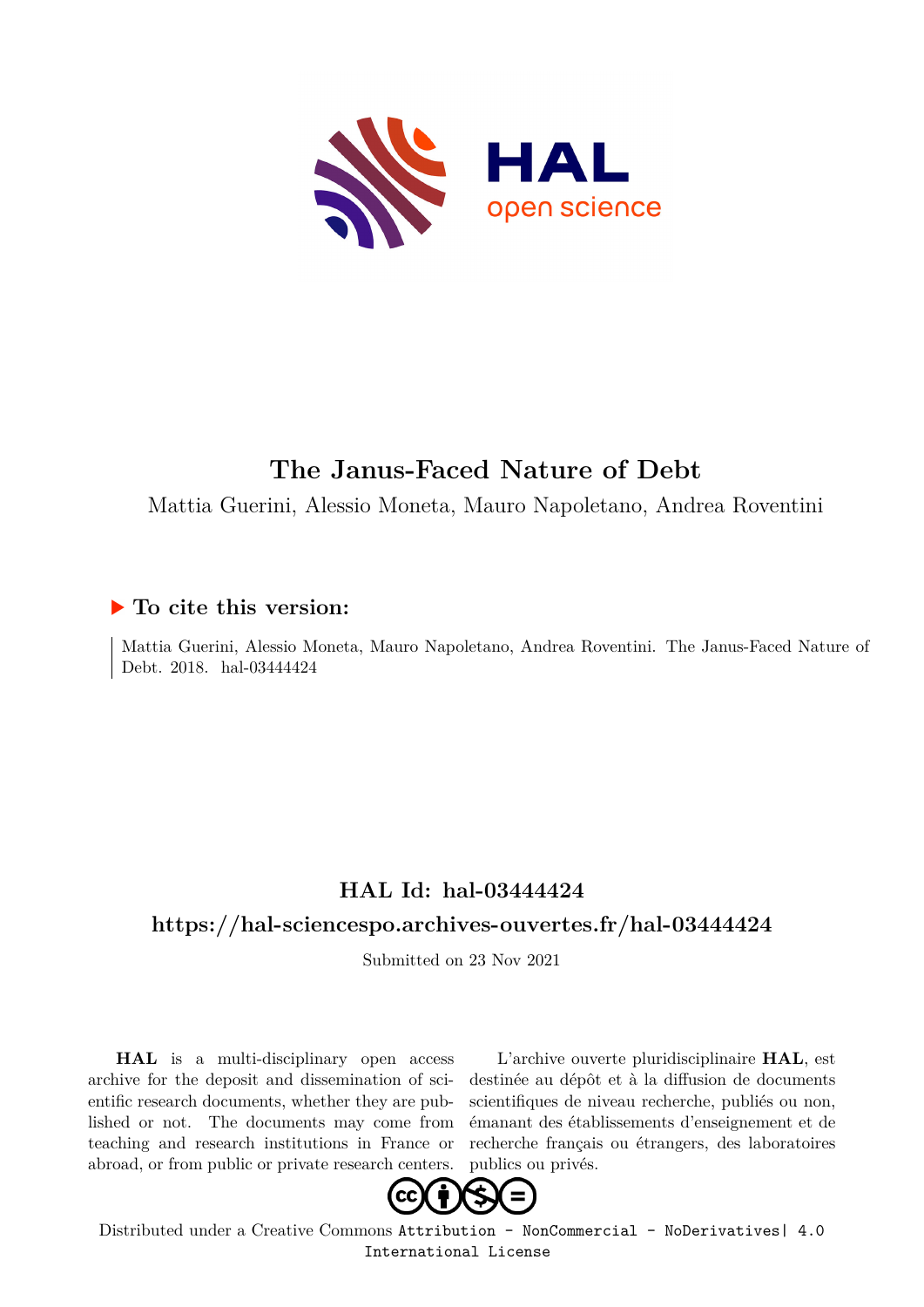# The Janus-Faced Nature of Debt

## OFCE, Le Blog - January 24th, 2018

By **Mattia Guerini, Alessio Moneta, [Mauro Napoletano](https://www.ofce.sciences-po.fr/pages-chercheurs/page.php?id=25)** and **Andrea Roventini**, Sciences Po, OFCE, Paris, France

Online: https://www.ofce.sciences-po.fr/blog/the-janus-faced-nature-of-debt/

The financial and economic crises of 2008 have been intimately interwined with the dynamics of debt. As a matter of fact, a research by [Ng and Wright \(2013\)](https://www.aeaweb.org/articles?id=10.1257/jel.51.4.1120) reports that in the last thirty years all the U.S. recessions had financial origins.

[Figure 1](https://www.ofce.sciences-po.fr/blog/the-janus-faced-nature-of-debt/#Figure1) shows that both U.S. corporate (green line) and mortgage (blue line) debts have been growing steadily from the sixties to the end of the century. In the 2000s, however, mortgage debt increased from around 60% to 100% of GDP in less than a decade. The situation became unsustainable in 2008 with the outburst of the subprime real asset bubble. The trend in debt changed since then. Mortgage debt declined substantially, while the U.S. public debt-to-GDP ratio (red line) skyrocketed from 60% to a level slightly above than 100% in less than 5 years, as a consequence of the Great Recession.



### Figure 1. Private and public debt-to-GDP series

The vertical dashed line represents 2007 (Q4). Source: autors.

This surge in public debt has been raising concerns about the sustainability of public finances, and more generally, about the possible detrimental effects of public debt on economic growth. Some economists argued indeed that there exist a 90% threshold after which public debt harms GDP growth (see [Reinhart and Rogoff, 2010\)](https://www.aeaweb.org/articles?id=10.1257/aer.100.2.573). Notwithstanding a large number of empirical studies contradicting this hypothesis (see [Herdon](https://academic.oup.com/cje/article-abstract/38/2/257/1714018/Does-high-public-debt-consistently-stifle-economic?redirectedFrom=fulltext) *et al*., 2013 and [Égert, 2015](http://www.tandfonline.com/doi/full/10.1080/00036846.2015.1021463) as recent prominent examples), the debate is still open (see Ash *et al*[., 2017](http://scholarworks.umass.edu/cgi/viewcontent.cgi?article=1227&context=econ_workingpaper) and [Chudik](http://www.mitpressjournals.org/doi/pdf/10.1162/REST_a_00593) *et al*., 2017).

We have contributed to this debate with a new empirical analysis that jointly investigates the impact of public and private debt on U.S. GDP dynamics and that will appear on *"Macroeconomic Dynamics"* (see [Guerini](https://www.ofce.sciences-po.fr/pdf/dtravail/WP2017-02.pdf) *et al.*, 2017). Our analysis keeps the *a priori* theoretical assumptions as minimal as possible by exploiting new statistical techniques that identify causal structures from the data under quite general conditions. In particular, we employ a causal search algorithm based on the Independent Component Analysis (ICA) to identify the structural form of the cointegrated VAR and to solve the double causality issue.<sup>[1]</sup> This has allowed us to keep an "agnostic" perspective in the econometric analysis, avoiding restrictions on the model, thus "letting the data speak".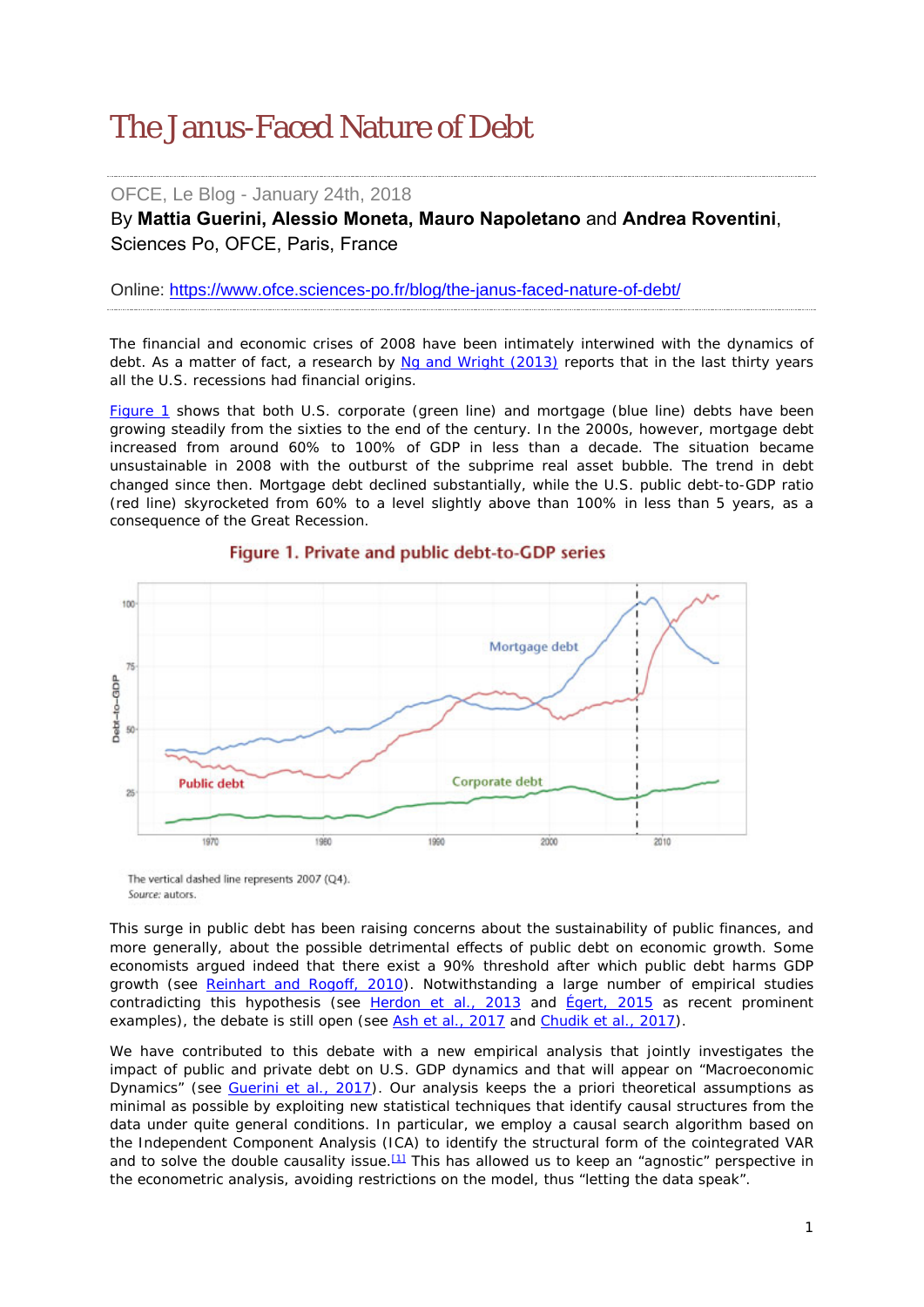The results obtained suggest that public debt shocks *positively* and *persistently* affect output (see [Figure 2,](https://www.ofce.sciences-po.fr/blog/the-janus-faced-nature-of-debt/#Figure2) left panel).<sup>[2]</sup> In particular, our results provide evidence against the hypothesis that upsurges in public debt hamper GDP growth in the U.S. In fact, increases in public debt—possibly channeled through an increase in public spending in investments—crowd-in private investments, (see [Figure 2,](https://www.ofce.sciences-po.fr/blog/the-janus-faced-nature-of-debt/#Figure2) right panel) confirming some results already brought to the fore by [Stiglitz \(2012\).](https://academiccommons.columbia.edu/catalog/ac:157963) This implies that government spending and, more generally, expansionary fiscal policy spur output both in the short- and in the medium-run. In that, austerity policies do not seem to be the appropriate policy answer to overcome a crisis.



#### Figure 2. Effects of public debt on output and investment

On the contrary, these positive effects are not fully observed when we look at the effects of private debt and in particular when we focus on mortgage debt. More specifically, we find that the positive effects of private debt shocks are milder than public debt's ones, and they fade out over time. Furthermore, increasing the levels of mortgage debt have a negative impact on output and consumption dynamics in the medium-run (see  $Figure 3$ ), while their positive effects are only temporary and relatively mild. Such a result appears to be fully consistent with the results of Mian [and Sufi \(2009\)](https://academic.oup.com/qje/article-abstract/124/4/1449/1917185/The-Consequences-of-Mortgage-Credit-Expansion?redirectedFrom=fulltext) and Jordà *et al*[. \(2014\):](https://academic.oup.com/economicpolicy/article/31/85/107/2392378/The-great-mortgaging-housing-finance-crises-and) mortgage debt fuels real asset bubbles, but when these bubbles burst, they trigger a financial crises that visibly transmit their negative effects to the real economic system for longer periods of time.



#### Figure 3. Effects of mortgage debt on output and consumption

Another interesting fact that emerges from our research, is that the other most important form of private debt—*i.e*. non-financial corporations (NFCs) debt—does not generate negative medium-run impacts. As a matter of fact (as it is possible to see in **Figure 4**) surges in the level of NFCs debt seems to have a positive effect both on GDP and on gross fixed capital formation, hence directly increasing the level of investments.